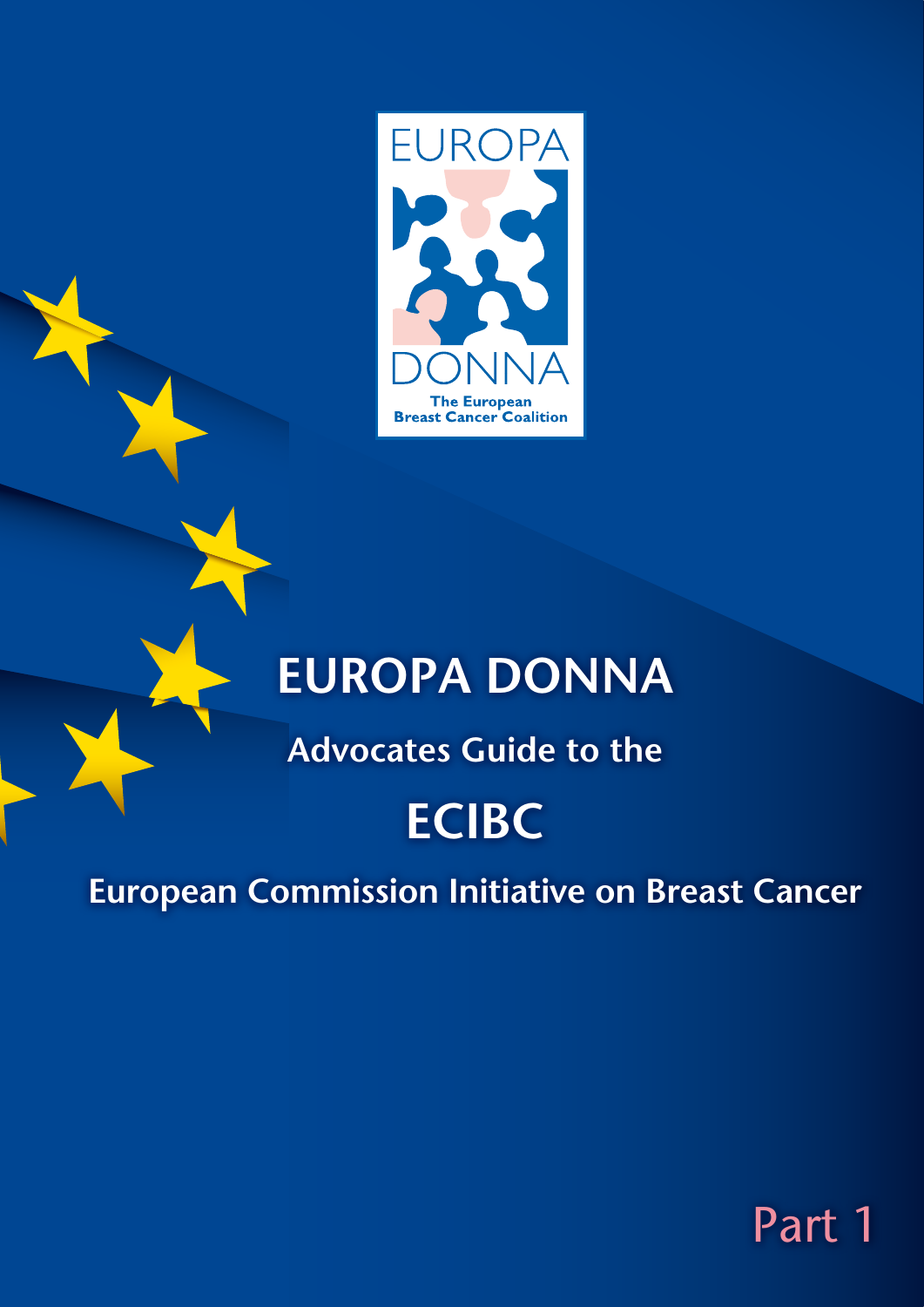# About **EUROPA DONNA**

EUROPA DONNA – The European Breast Cancer Coalition is an independent non-profit organisation whose members are affiliated groups from countries throughout Europe. The Coalition works to raise awareness of breast cancer and to mobilise the support of European women in pressing for improved breast cancer education, appropriate screening, optimal treatment and increased funding for research. EUROPA DONNA has national groups in 47 member countries.

# About **this Booklet**

EUROPA DONNA has created this booklet to provide breast cancer advocates with the knowledge required to advocate for the implementation of European Commission-supported guidelines and a quality assurance scheme for breast health as a means to achieve high-quality breast cancer services across all countries. It is designed as an interactive training tool for advocates in order to prepare them to advocate for quality breast care both today and tomorrow. Part 1 covers the European Commission Initiative on Breast Cancer (ECIBC), the work of the Guidelines Development Group and an introduction to the Guidelines Platform and the Quality Assurance Scheme. Part 2, describing the work of the Quality Assurance Scheme Development Group (QASDG) in more detail will follow in 2019.

# Participant **Learning Objectives**

After completing this booklet EUROPA DONNA advocates should be able to describe:

- The ECIBC, as a European Commission initiative, and its importance in developing breast cancer care guidelines
- The ECIBC's Guidelines Development Group and the methods it is using to create Guidelines for Breast Cancer Screening and Diagnosis
- Those guideline recommendations that have been designated a "*strong*" and "*conditional*" recommendation, the meaning of "*strong*" and "*conditional*" and why these recommendations are a priority for advocacy work
- The purpose and nature of the online Guidelines Platform
- The aims and development process for the Quality Assurance Scheme

# **Contents**

| What to expect from the ECIBC in the future (Guidelines Platform and Quality Assurance Scheme)  10 |  |
|----------------------------------------------------------------------------------------------------|--|
|                                                                                                    |  |
|                                                                                                    |  |
|                                                                                                    |  |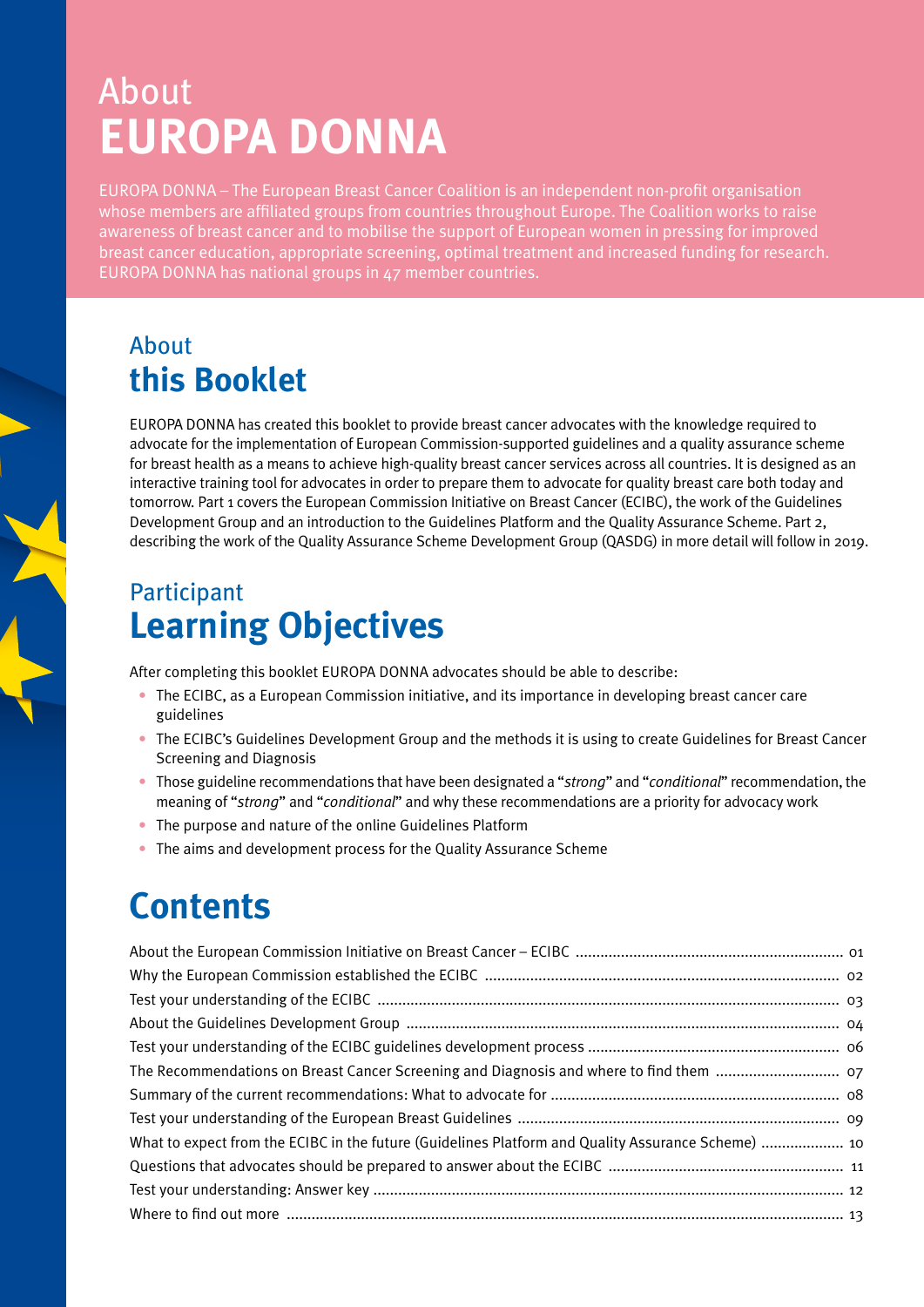#### **About the European Commission Initiative on Breast Cancer – ECIBC**

- The ECIBC is a European Commission initiative to develop evidence-based recommendations and a quality assurance scheme for the entire pathway of breast cancer care, including screening, diagnosis and treatment through to end-of-life care.
- The European Commission Directorate-General for Health and Food Safety (DG SANTÉ), which is responsible for European Union (EU) policies that improve and protect public health, has given the task of coordinating the scientific and technical aspects of the ECIBC to the European Commission's Joint Research Centre based in Ispra, Italy.
- The ECIBC has convened two external expert groups that meet regularly to steer content, assess evidence and vote on recommendations.
- The first ECIBC recommendations are now published and available on a web hub that houses all the information and recommendations (**http://ecibc.jrc.ec.europa.eu/home**).

# Why the **ECIBC is important and its recommendations should be implemented**

- As a European Commission initiative, the ECIBC provides guidance for all EU Member States, but also collaborates with non-EU countries. There are 35 countries actively collaborating in the ECIBC, including EU Member States, European Free Trade Association (EFTA) members, and Associated and Acceding countries.
- All screening and diagnosis recommendations are based on evidence gathered using a rigorous research method and on the input of leading experts in all fields of breast cancer care from many different countries.
- Patients are equal participants and voting members of these expert groups.
- Independence of all national, private and commercial interests has been applied in providing all ECIBC recommendations.



# *Advocacy tip:*

*The ECIBC web hub contains fact sheets on current breast services for 35 countries, which could serve as useful advocacy tools.*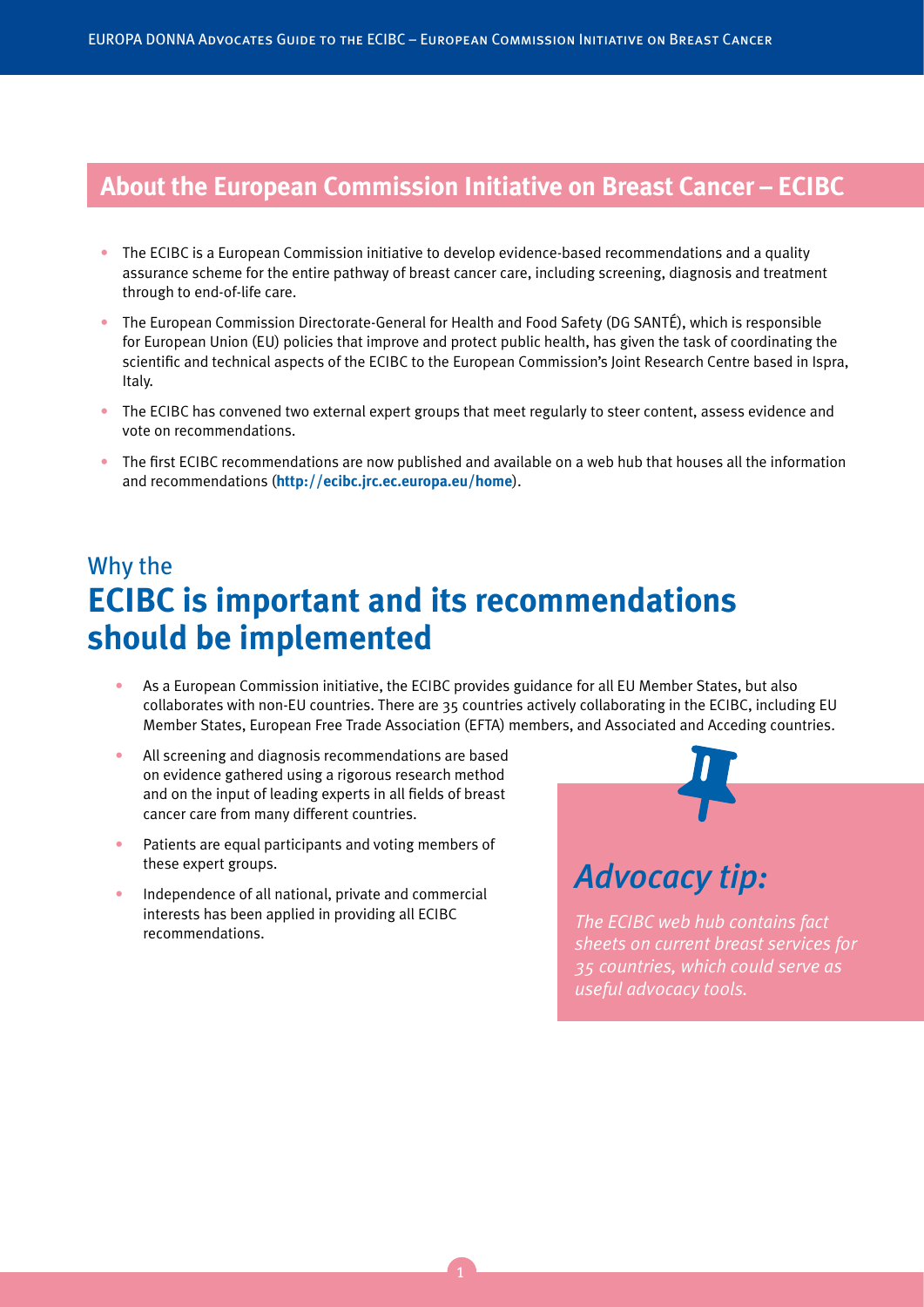

# Why the **European Commission established the ECIBC**

The delivery of health care is within the remit of EU Member States, and not of the European Union; the EU/European Commission's role is to promote health policies that protect the health of its citizens, and to reduce inequalities across the EU. Primary and secondary cancer prevention (eg, through screening), encouraging Member States to have integrated cancer strategies and sharing best practice fall within the scope of this goal.

# **What the ECIBC does**

The ECIBC quest for quality standards is divided into three main areas:

- A) Developing evidence-based *European Breast Guidelines* for screening and diagnosis of breast cancer. This task is performed by the Guidelines Development Group (GDG).
- B) Developing a *Guidelines Platform,* for those processes not covered by the European Breast Guidelines, by initially searching and evaluating guidelines published worldwide.
- C) Designing and implementing a *European Quality Assurance Scheme* that will guarantee that breast cancer services offer women the most up-to-date procedures for breast cancer screening and care. The requirements and indicators in the quality assurance scheme will cover the entire continuum of care, from treatment to survivorship and palliative care. This task is performed by the Quality Assurance Scheme Development Group (QASDG).

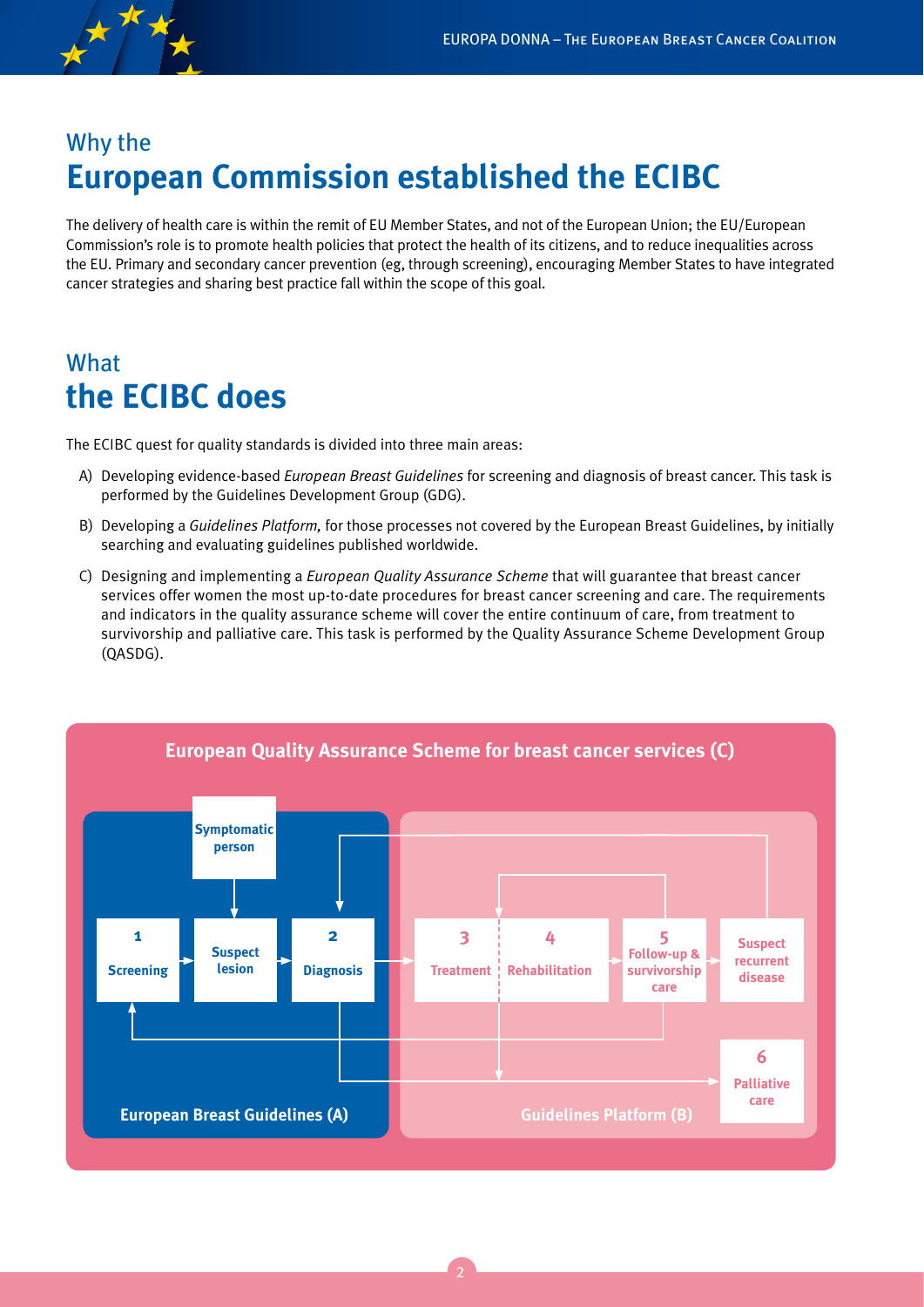# **ECIBC?**<br> **Proper COVIDECES**<br> **PROVIMBENCES**<br> **PROVIDECES**<br> **PROVIDECES**<br> **PERCIBCS:**<br> **PERCIBCS**<br> **PERCIBCS**<br> **ECIBCS**<br> **PERCIBCS**<br> **PERCIBCS**<br> **PERCIBCS**<br> **PERCIBCS**<br> **PERCIBCS**<br> **PERCIBCS**<br> **PERCIBCS**<br> **PERCIBCS**<br> **PERC about the ECIBC?**

#### **1. What does ECIBC stand for?**

- a) European Community Institute for Breast Cancer
- b) European Committee for Investigational Breast Care
- c) European Commission Institute for Breast Care
- d) European Commission Initiative on Breast Cancer

#### **2. Which one of the following best reflects the overall aim of the ECIBC?**

a) To develop evidence-based recommendations on screening and diagnosis and a quality assurance scheme for the full breast care pathway

- b) To develop evidence-based recommendations and quality assurance for breast cancer screening and diagnosis
- c) To develop evidence-based recommendations for treatment through to end of life care
- d) To develop a quality assurance scheme for breast centres

#### **3. Who decides what breast cancer screening and diagnosis recommendations are made for the ECIBC?**

- a) European Commission Directorate-General Health and Food Safety
- b) Joint Research Centre
- c) The Guidelines Development Group
- d) European Free Trade Association

#### **4. Which of the following is NOT among the ECIBC's three main projects?**

- a) European Breast Cancer Guidelines
- b) European Health Technology Assessment Scheme
- c) European Guidelines Platform
- d) European Quality Assurance Scheme

*The correct answers and their explanations are on page 12.*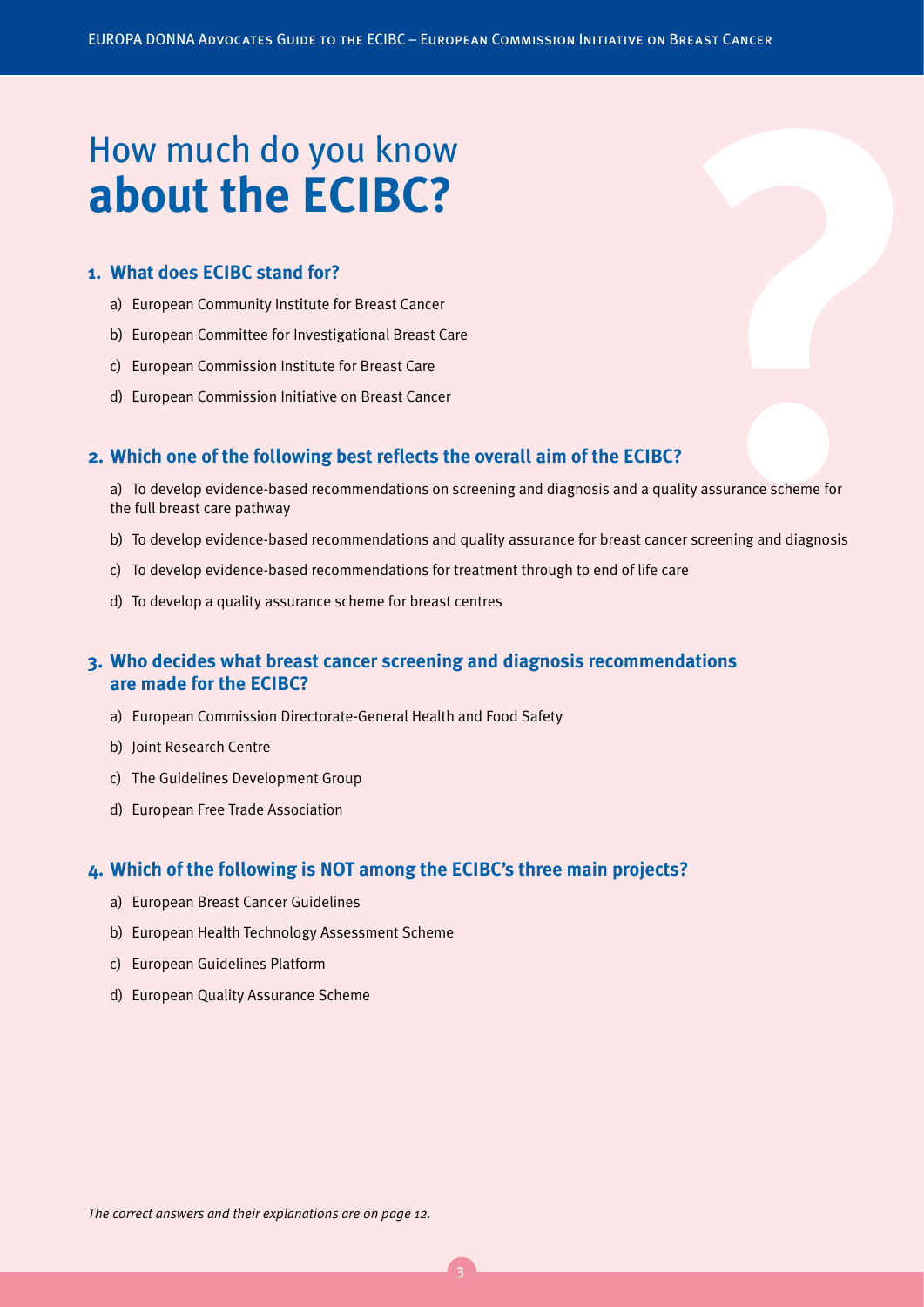

### **About the Guidelines Development Group**

# What **the GDG does**

The *Guidelines Development Group* (GDG) is developing evidence-based European guidelines for breast cancer screening and diagnosis (also known as the *European Breast Guidelines*). The GDG uses a strict methodology to identify a health care question to address (eg, what age group of women benefits from population-based mammography screening), synthesise the data gathered from the scientific literature, and develop recommendations.

# **Members of the GDG**

The GDG has an international and European membership. It comprises 28 experts in all areas, with vast experience in implementing screening programmes in different countries, including epidemiologists, radiologists, radiographers, nuclear physicists, pathologists, physicians, statisticians, and patients, among others. Members of this group were selected transparently via a public call and their participation is voluntary. More about the members, their experience and where they come from is available here: http://ecibc.jrc.ec.europa.eu/guidelines-team

# How the **GDG decides what recommendations to make**



*A key point to remember is that the European Breast Guidelines are based on scientific evidence and developed by a highly skilled group of individuals, with vast experience gleaned from successful screening programmes in different countries.*

The GDG uses a currently widely-accepted guideline development system called Grading of Recommendations Assessment, Development and Evaluation (GRADE). The GRADE approach helps to rate the quality or certainty of evidence and strength of recommendations.

Using this approach, the GDG compiled a list of research questions that would need to be answered to develop new breast guidelines and to ensure that these guidelines are based on carefully researched evidence. Each of the resulting questions addressed a specific angle of a research topic with a view to making a recommendation. Examples of questions they sought to address include: "In what age ranges should women undergo breast cancer screening?" and "What additional screening techniques, if any, should be used in women with dense breast tissue?"

# How the **GDG structures questions to be answered in a comparative format: PICO**

The GDG formulates questions according to a structured format used extensively in guideline development today called "PICO"; this stands for **P**opulation under study (eg, women aged 50-69); **I**ntervention (eg, mammography); **C**omparator (eg, no mammography, or an alternative medical examination such as tomosynthesis); and **O**utcomes (eg, how the women in the age group fare after the intervention vs. the comparison).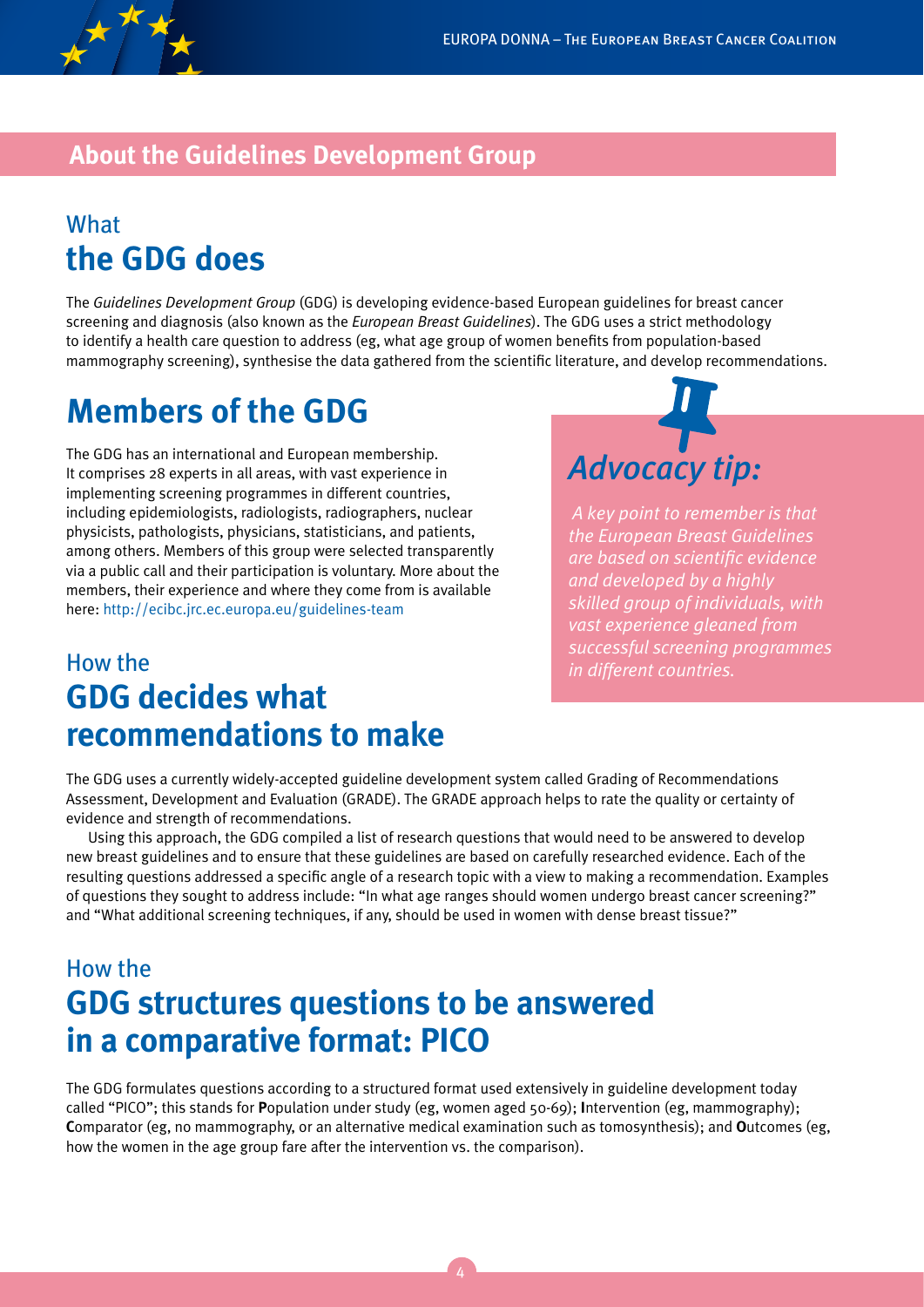Example: Should screening using **tomosynthesis** (including synthesised 2D images) vs. **digital mammography** be used for **early detection of breast cancer** in **asymptomatic women**?

Asymptomatic women **Population**<br>**Population** 

Tomosynthesis

**Example 2018**<br> **Example 2019**<br> **Example 2019 19:40 Analytical Comparator**<br> **Comparator**<br> **Comparator**<br> **Comparator** Intervention<br> **Comparator** Digital mammography **Comparator** 

Early detection of breast cancer **Outcome** 

The GDG defines the PICO elements of each question and defines whether the "Outcomes" are "critical" or "important" for decision making. The "outcome" is the impact that a treatment, policy or test, for example, will have on a person or group (eg, breast cancer mortality, quality of life or patient safety).

### How the **GDG finds evidence to answer the questions**

The system for gathering evidence is rigorous and involves searching existing systematic reviews (an analysis and summary of research articles on the same subject) or conducting new ones. The European Commission outsources this gathering of data to the Iberoamerican Cochrane Centre. The evidence for each PICO is presented using a tool called GRADE Evidence to Decision (EtD) framework.

# How the **GDG uses the evidence to answer the question and then make a recommendation**

The GDG members use the Evidence to Decision framework to guide their decision about the final recommendation. EtDs include criteria, such as the quality of the evidence, desirable or undesirable effects and the values and preferences of patients, that help the GDG formulate recommendations as "strong" or "conditional", after balancing out all the criteria.

# How the **GDG ranks its recommendations**

Based on the balance of all the different criteria considered in the Evidence to Decision framework, the GDG votes in favour or against a specific recommendation. They then qualify the strength of their recommendation as "strong" or "conditional" based on their analysis of the evidence. For a strong recommendation, 80% of votes in favour are needed. They use the following ranking:

**Strong recommendation against the intervention**

**Conditional recommendation against the intervention**

**Conditional recommendation for either the intervention or the comparison**

**Conditional recommendation for the intervention**

**Strong recommendation for the intervention**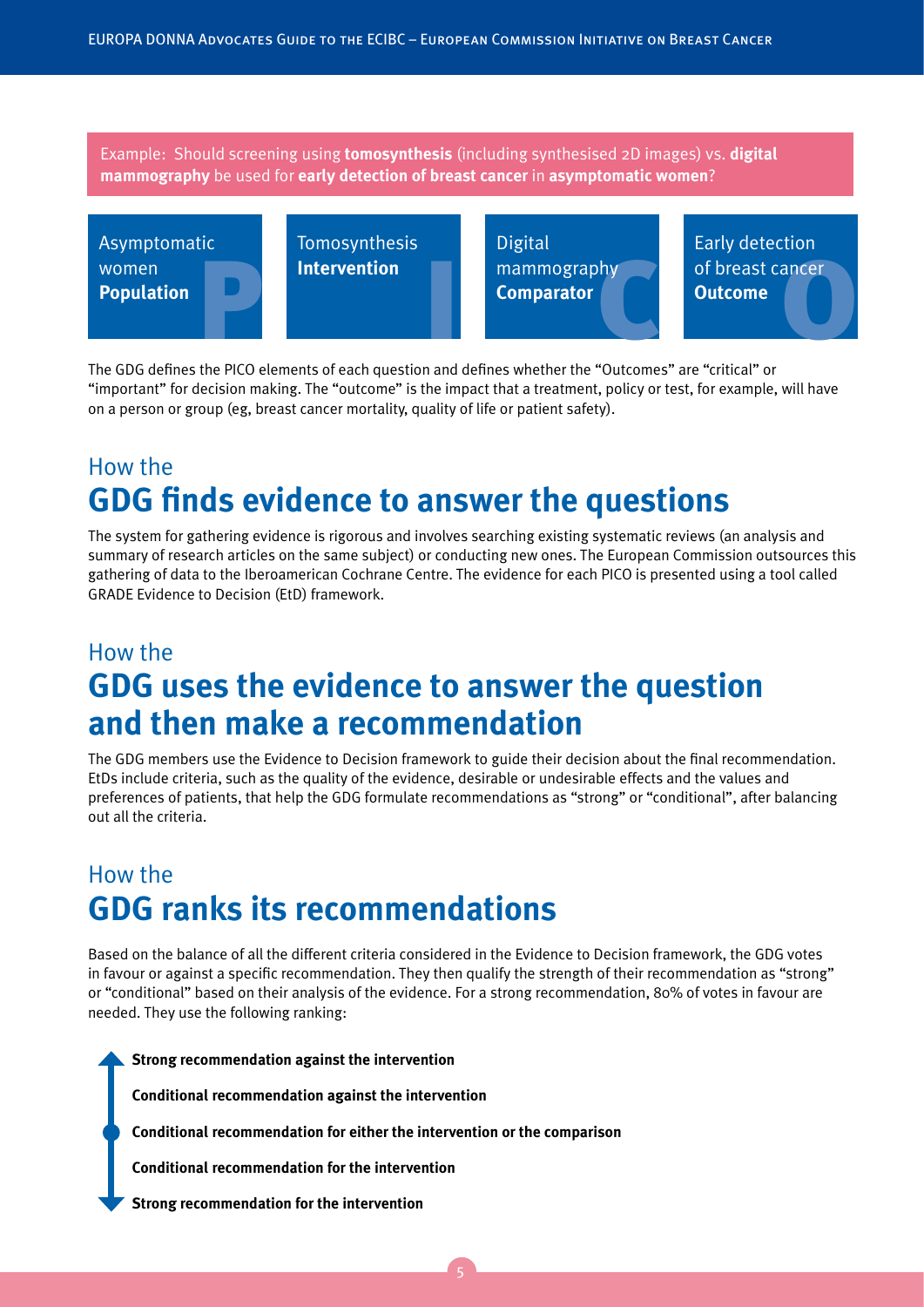

# **ECOMMENT COMMENT ACTES**<br> **PECOMMENT ACTES**<br> **PECOMMENT ACTES**<br> **2.** The GDG stands for which one of the following?<br>
a) Guidelines Direction Group<br>
b) Guidelines Development Group<br>
d) Group for Development of Guidelines<br> **about the ECIBC recommendation process?**

#### **1. The GDG stands for which one of the following?**

- a) Guidelines Direction Group
- b) Guidance Dialogue Group
- c) Guidelines Development Group
- d) Group for Development of Guidelines

#### **2. What is the aim of the GDG?**

- a) To develop evidence-based breast cancer recommendations for screening and diagnosis
- b) To develop breast cancer guidelines from screening through to palliative care
- c) To develop guidelines to implement in the EU only
- d) To develop a quality assessment scheme

#### **3. Why are all the recommendations written in a question and comparison format?**

- a) The GDG considers answering questions as the most efficient working method
- b) The methodology follows a widely used structured format called PICO
- c) Because the questions are answered in systemic reviews known as GRADE
- d) The methodology ensures that all options within a question are considered

#### **4. Which one of the following systems, known as PICO, was used to develop the guidelines questions?**

- a) Priority Initiative Control Objectives
- b) Population Intervention Comparator Outcomes
- c) Personnel Interest Capability Outreach
- d) Perspective Insight Consistency Outcomes

*The correct answers and their explanations are on page 12.*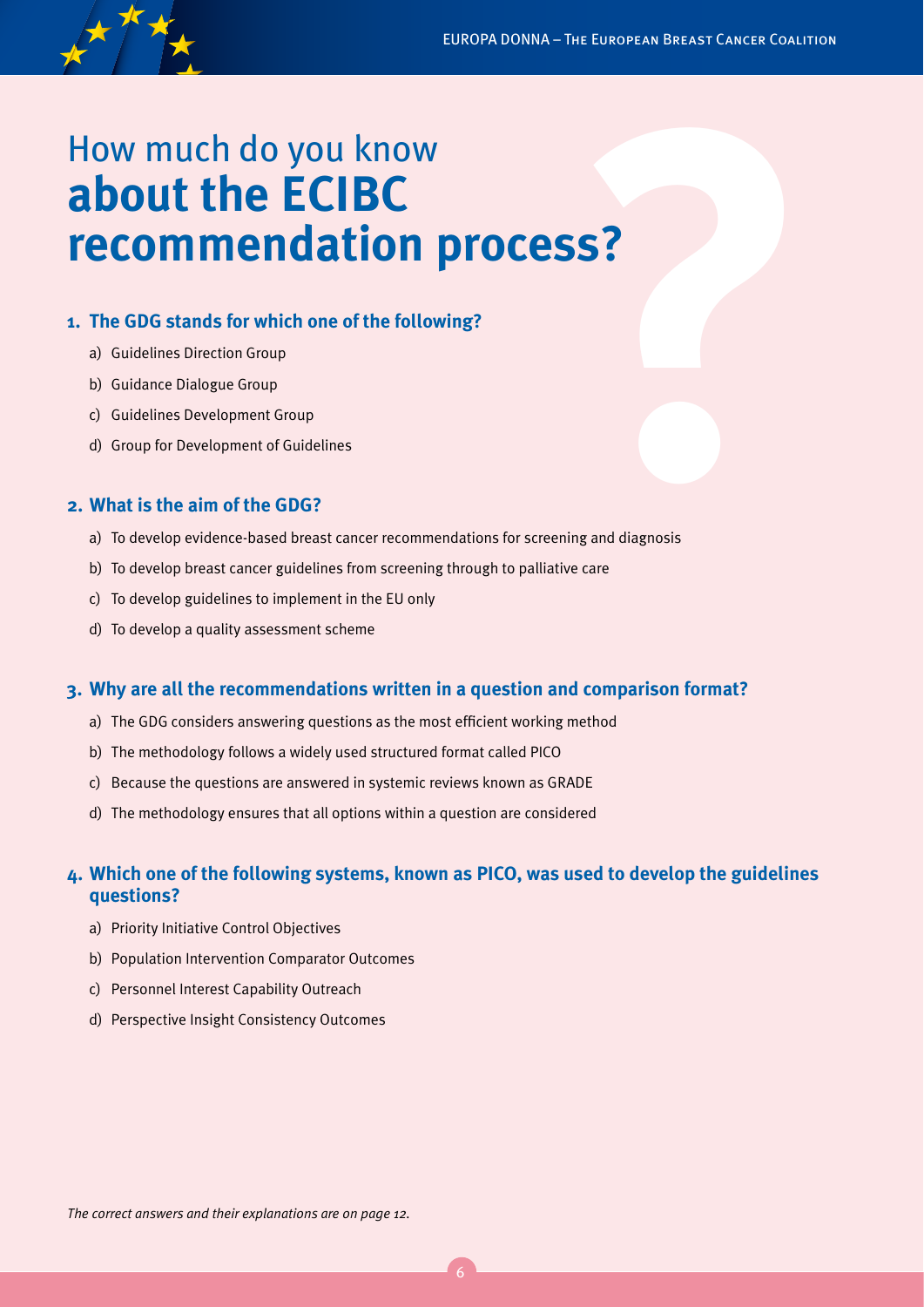# **The Recommendations on Breast Cancer Screening and Diagnosis and where to find them**

The ECIBC is developing a maximum of 90 evidenced-based recommendations regarding screening and diagnosis, based on women at "average risk" or "low risk" of breast cancer. These are being published on the web hub dedicated to this purpose as they become available. Supplemental recommendations will be developed and updated as new evidence and priorities emerge.

 $6 - 0.8$ 

On the web hub, each recommendation includes a section tailored to the needs of citizens and patients, healthcare professionals, and policy makers.

#### *Advocacy tip:*

*In addition to the patient section of the web hub, advocates can consult the section for policy makers so that they are familiar with the information tailored for them.*

#### **The recommendations available so far**

At the time of writing, 11 different recommendations in the form of questions/answers had been published on the ECIBC web hub. These focus on four main areas: suitable age for participation in an organised screening programme, suitability of tomosynthesis for early detection, suitable imaging method for screening in women with dense breast tissue, and suitable biopsy method for breast calcifications.

#### **Where to find the recommendations**

On the web hub, these appear in the section for patients as follows:

| <b>Rand #st</b><br>Senaral    | I'm a patient/individual                                                                               | T're a professional                                                                                                                                                                                                                              | T'm a policy maker |
|-------------------------------|--------------------------------------------------------------------------------------------------------|--------------------------------------------------------------------------------------------------------------------------------------------------------------------------------------------------------------------------------------------------|--------------------|
| Questions                     |                                                                                                        |                                                                                                                                                                                                                                                  |                    |
|                               | 37 you are aged 40 to 44, should you attend an organised manimography screening programme?             |                                                                                                                                                                                                                                                  |                    |
|                               | 37 you are aged 45 to 49, chould you attend an organized manimography screening programme?             |                                                                                                                                                                                                                                                  |                    |
|                               | 27 you are aged 30 to 69, should you attend an organized manimography screening programme?             |                                                                                                                                                                                                                                                  |                    |
|                               | 37 you are aged 70 to 74, should you attend an organised mammography screening programme?              |                                                                                                                                                                                                                                                  |                    |
| cancer in asymptomatic somen? |                                                                                                        | Should screening using tomospriches's (including sumihesiaed 20 images) us. digital mammography be used for early detection of breast                                                                                                            |                    |
|                               | used for early detection of breast cancer in asymptomatic women?                                       | Should screening using tomosunthesis (including sunthesised 20 images) in addition to digital mammapraphy vs. digital mammopraphy be                                                                                                             |                    |
|                               |                                                                                                        | Should tailored screening with automated breast ultrasound system (ABUS) based on high mammographic breast density, in addition to<br>maninoprazity, us, manimoprazity alone be used for early detection of breast cancer in asymptomatic women? |                    |
|                               | Frammed International in represional for early detection of breast cannot acceptance and an electronic | Should tailored screening with digital breast tomosynthesis based on high manningraphic breast density, in addition to manningraphy, vs.                                                                                                         |                    |
|                               | vs. mammogrephy alone be used for early detection of breast cancer in asymptomatic women?              | Should tailored screening with hand-held ultrasound (HHUS) based on high mammographic breast density, in addition to mammography,                                                                                                                |                    |
|                               |                                                                                                        |                                                                                                                                                                                                                                                  |                    |

Clicking on a question leads to a recommendation page like this:



ut the risk

Each recommendation page describes the strength of the recommendation. It also includes a **Justification** section explaining the evidence and reason for the decision, and how many GDG members voted for or against it. There is a **Considerations** section with a summary of the GDG's recommendation for implementing the decision, along with sections for monitoring and evaluation, and research priorities. A **Read more** section with a bibliography and an assessment section listing the Evidence to Decision framework (the questions addressed) so that users can see how each criterion was discussed in the GDG and a decision was reached.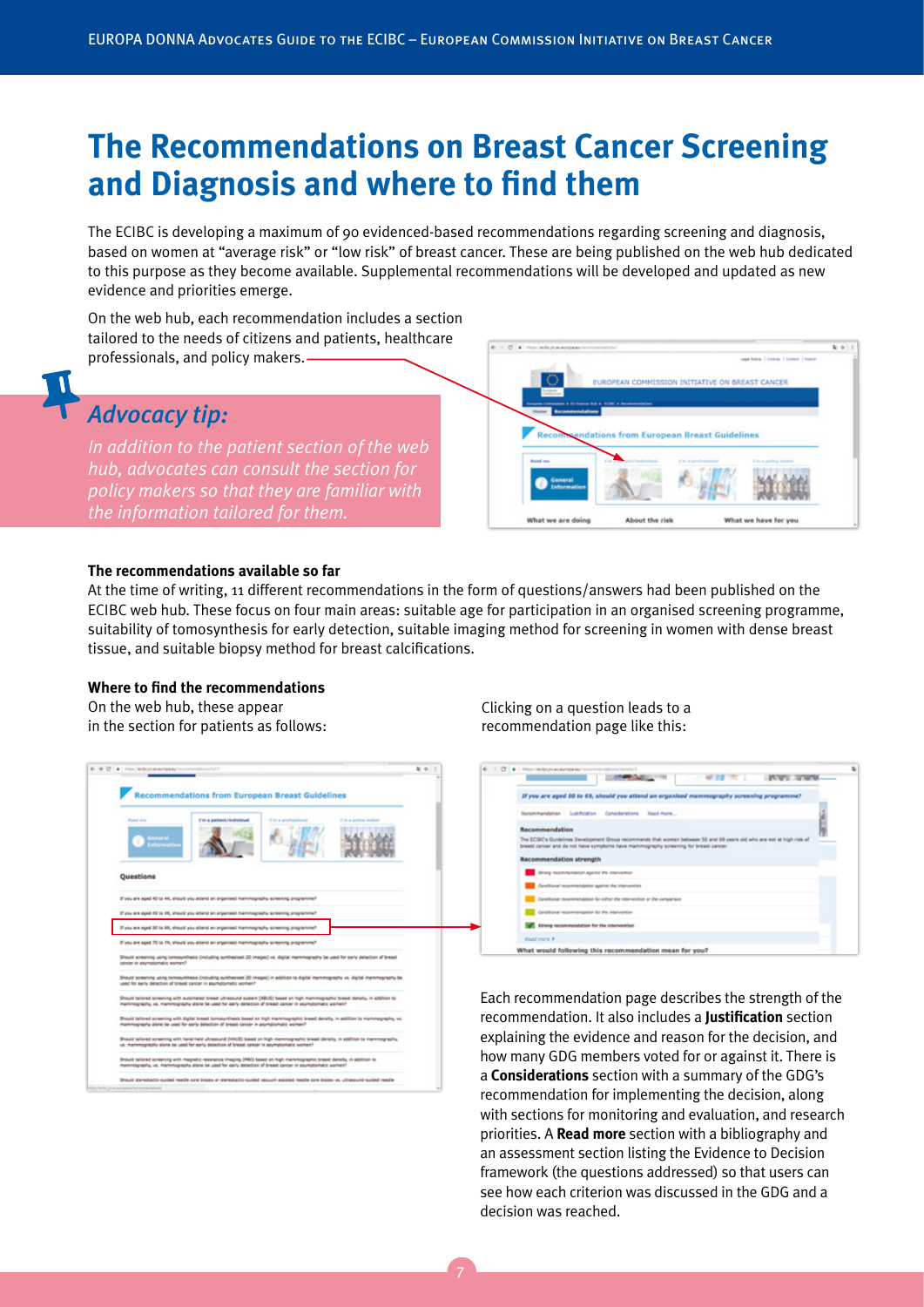

# **Summary of the current recommendations: What to advocate for**

Below we have synthesised the recommendations available to date.

As a reminder, a recommendation can be strong or conditional. When a recommendation for an intervention is **strong**, most women will want to follow it**. Advocates should advocate for the implementation of strong recommendations.** When a recommendation is **conditional for** an intervention, the majority of women will want to follow it but may need more discussion with their healthcare professional first**. Advocates may want to advocate for these;** they should consider if

#### *Advocacy tip:*

*Advocates need to ensure that the national screening programme in their countries includes women aged 50-69 and meets quality standards; at that point they may consider advocating for screening to be available for women aged 45-49 and 70-74 years, based on a thorough assessment of needs and resources in the country. At that point women can then make individual decisions regarding their participation.*

there is a need for such an intervention in their country, based on the needs of women, the health system and available resources.

#### **Recommendation 1: Ensure availability of nationwide screening for all women aged 50-69**

#### **GDG recommendation:**

**Women aged 50-69 years (strong recommendation for)**

**Women aged 45-49 and 70-74 years (conditional recommendation for)**

**Not recommended for women aged 40-44 years (conditional recommendation against)**

#### **Recommendation 2: Ensure that screening programmes use digital mammography or tomosynthesis**

#### **GDG recommendation:**

**Screening should be carried out with either digital mammography OR tomosynthesis (conditional recommendation for either one)** 

**Recommendation 3: Women with dense breasts should attend population-based screening with digital mammography like women without dense breasts**

#### **GDG recommendation:**

Regarding additional screening after a negative mammogram in women with dense breasts the GDG recommends: **Either to have tomosynthesis after a negative mammogram or to have only the mammogram (Conditional recommendation for either)**

**Not to have automated whole breast ultrasound (ABUS), hand-held ultrasound (HHUS) or magnetic resonance imaging (MRI) after a negative mammogram but rather to have only the mammogram (Conditional recommendations against each)**

**Recommendation 4: Women with breast calcifications should undergo stereotactic-guided needle core biopsy to diagnose breast cancer** 

#### **GDG recommendation:**

**Stereotactic-guided needle core biopsy should be used over ultrasound-guided needle core biopsy to diagnose breast cancer when there are breast calcifications (strong recommendation for)**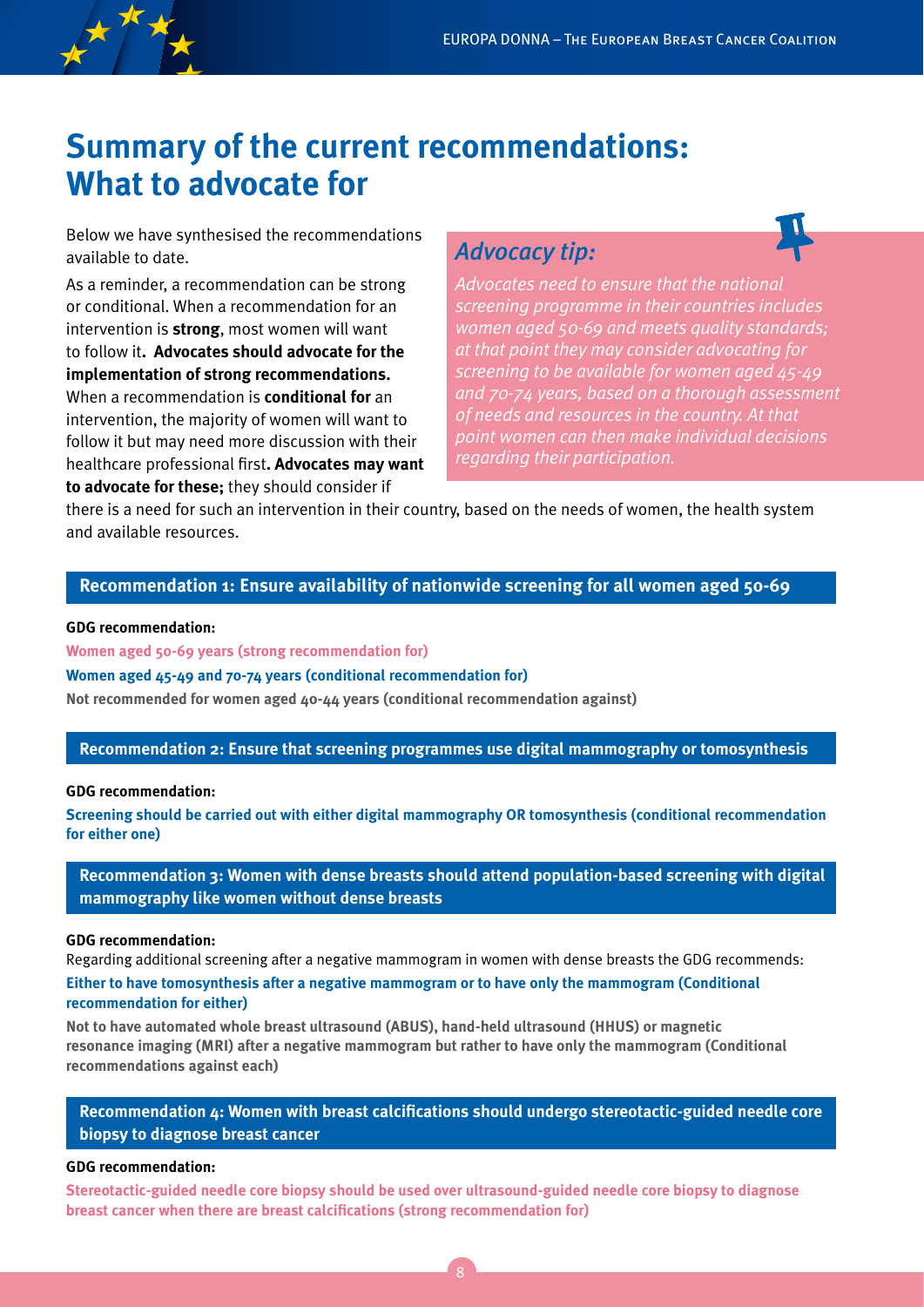# **Example 19 Follow Manual Starts Commental Starts Controlled Controlled Controlled Controlled Controlled Controlled Controlled Inness,<br>
<b>4** Where can people find the ECIBC recommendations?<br>
a) On a European Commission web **about the European Breast Guidelines?**

#### **1. Where can people find the ECIBC recommendations?**

- a) On a European Commission web hub
- b) In a printed brochure
- c) In the Short Guide to the 4th Edition of the EU Guidelines
- d) On the WHO website

#### **2. Where can I find an explanation for the evidence and reason for a specific recommendation?**

- a) On the EUROPA DONNA website
- b) In the Cochrane Database
- c) In the Professional section of the ECIBC website
- d) In the Justification section for each individual recommendation on the ECIBC web hub

#### **3. What does it mean if there is a strong recommendation for an intervention?**

- a) There is ample evidence supporting it and advocates should advocate for it
- b) There is sufficient evidence, but advocates should decide if it is feasible for their health system
- c) Evidence is reasonable, but most women would not want to follow it
- d) There is ample evidence that it should not be used, and advocates should advocate against it

#### **4. What does it mean if there is a conditional recommendation for an intervention?**

- a) There is insufficient evidence and advocates should advocate for more studies on the topic
- b) There is definitive evidence and advocates should advocate for it

c) There is sufficient but not definitive evidence; advocates may want to advocate for it but should consider the specific needs and resources in their country

d) There is sufficient evidence and advocates should advocate against its use, depending on the specific needs of their country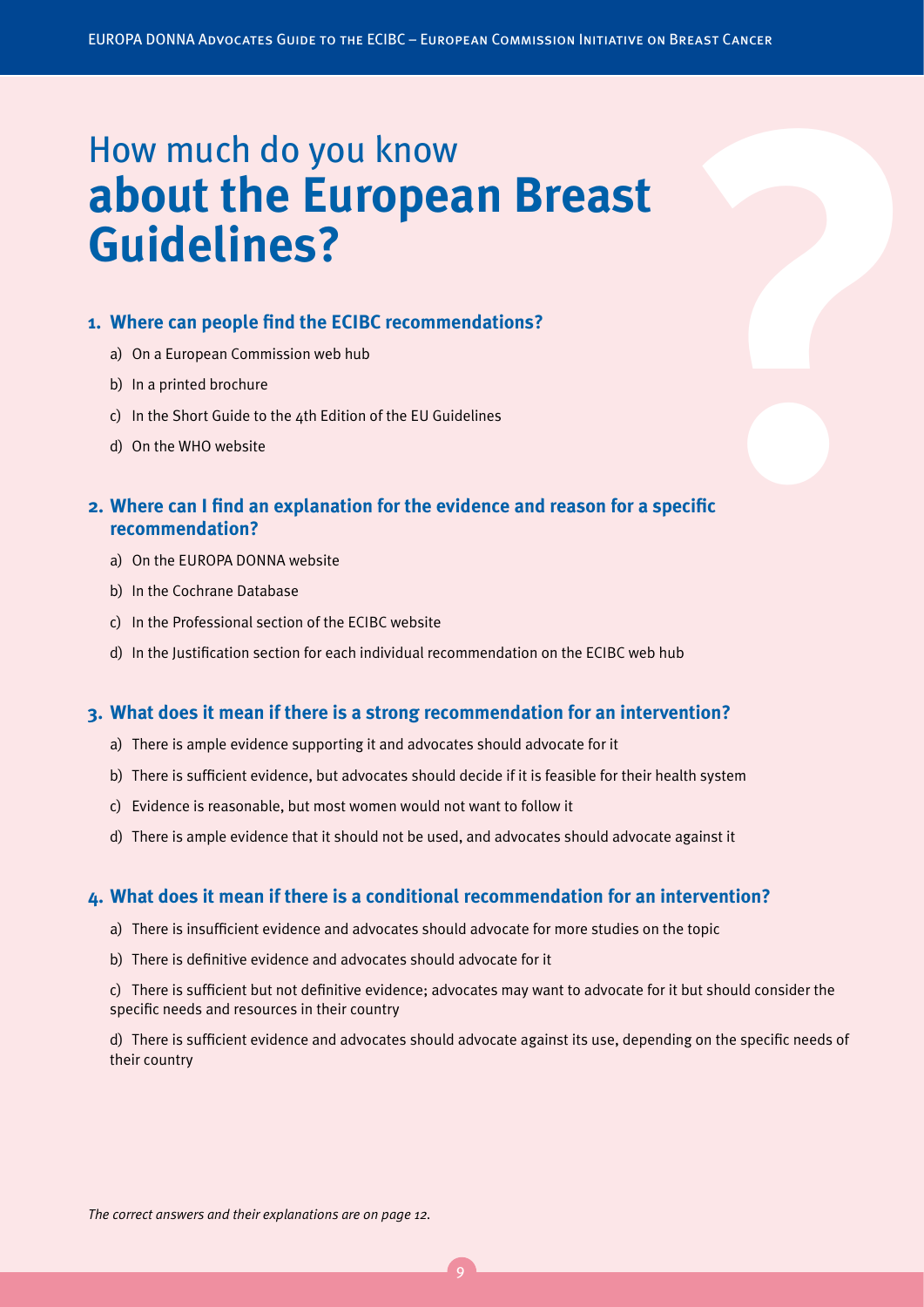

# What to **expect from the ECIBC in the future**

#### **Guidelines Platform: a platform of existing evidence-based guidelines covering all aspects of breast cancer**

The European Breast Guidelines developed by the GDG are to be complemented by the ECIBC Guidelines Platform. This is to be a public web-based platform that will compile evidence-based guidelines recommendations for all breast care processes with a focus on treatment, rehabilitation, follow-up, survivorship and palliative care.

To create the Guidelines Platform, the ECIBC has searched all publicly available sources for breast cancer guidelines produced by different entities and organisations, such as professional societies. Based on this and a public call for submission of guidelines, more than 250 guidelines have been received and are being evaluated for their quality, clinical impact, geographical coverage and sustainability.

• Only those meeting clear quality criteria will be included in the Guidelines Platform

#### **Main Aim of the Guidelines Platform**

Among the various aims of the Guidelines Platform is to provide citizens, patients and health care providers with clear, objective, independent, evidence-based guidance on all breast care processes.

• This would help to reduce unnecessary variability in healthcare services and to improve the outcomes of breast cancer patients in terms of morbidity, mortality, and quality of life.

#### **The European Quality Assurance Scheme for Breast Cancer Services (European QA Scheme)**

The *Quality Assurance Scheme Development Group* (QASDG) is developing the European Quality Assurance Scheme for Breast Cancer Services (the *European QA scheme*) to set common quality and safety requirements for personcentred breast cancer services in Europe. The scheme will cover all the processes of breast cancer care (screening, diagnosis, treatment, rehabilitation and supportive care, follow-up and survivorship care, and palliative care). It will use the *European Breast Guidelines* created by the ECIBC, along with other quality indicators, to provide requirements for the functioning of breast cancer services.

#### **The aim of the European QA scheme**

The European QA scheme is a collection of requirements and indicators. Its voluntary implementation will guarantee that compliant breast cancer services can offer to users (women, patients and carers) top quality and the most up-todate procedures for breast cancer screening and care. The requirements focus on the person's needs and are based on the most current evidence-based guidelines. Compliance with these requirements and their impact on outcomes will be evaluated, whenever appropriate, via quality indicators.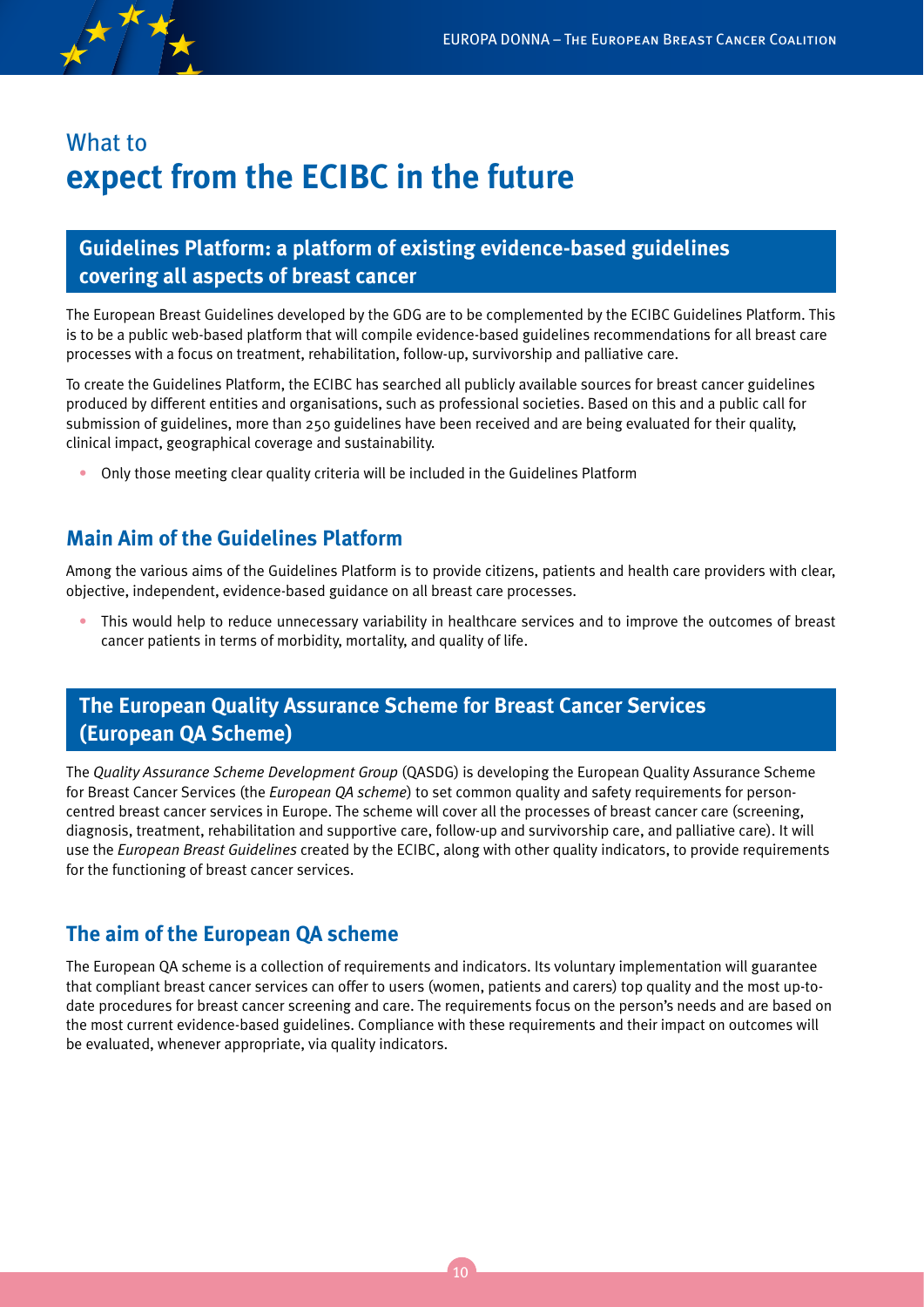# **Ouestions that advocates should be prepared to answer about the ECIBC**

#### **Why should my country or health system implement the ECIBC?**

The EU/European Commission role is to promote health policies that protect the health of its citizens, and to reduce inequalities across the EU. Primary and secondary cancer prevention (eg, through screening), encouraging Member States to have integrated cancer strategies and sharing best practice fall within the scope of this goal. The European Commission's Joint Research Centre (JRC) is steering the ECIBC process that defines the entire pathway of breast services to which women in Europe should have access. Therefore, the implementation of the ECIBC should improve the level of breast cancer care provided across Europe as a whole.

#### **What is the ECIBC and why is it important to my country?**

The ECIBC is a European Commission initiative that is developing evidence-based guidelines and a quality assurance scheme for voluntary implementation in all countries across Europe. It aims to ensure that women receive high quality breast services that cover the entire pathway from screening through diagnosis, treatment, follow-up and palliative care.

#### **What makes the ECIBC's new European Breast Guidelines different from other guidelines available and why should we implement its recommendations in our country?**

All recommendations made by the Guidelines Development Group are based on international evidence gathered using a rigorous research method, including tailor-made systematic reviews of evidence, and on the input of leading experts in all fields of breast cancer care from many different countries. Citizens and patients are also part of the Guidelines Development Group. The European Breast Guidelines are also to be updated regularly on the web hub as new evidence becomes available.

#### **Why should we implement the strong recommendations in the European Breast Guidelines?**

Strong recommendations are recommendations that most women would want to follow. These are recommendations for which the Guidelines Development Group have rigorously weighed the evidence and determined that they have great confidence that the desirable effects of adherence to a recommendation outweigh the undesirable effects.

#### **What is the purpose of the Quality Assurance Scheme Development Group and how is it relevant to my country?**

The *Quality Assurance Scheme Development Group* (QASDG) is developing the European Quality Assurance Scheme for Breast Cancer Services (the *European QA scheme*) to set common quality and safety requirements for personcentred breast cancer services in Europe. The scheme will cover all the processes of breast cancer care (screening, diagnosis, treatment, rehabilitation and supportive care, follow-up and survivorship care and palliative care). It will use the *European Breast Guidelines* created by the ECIBC, along with other guidelines, to provide requirements for the functioning of breast cancer services.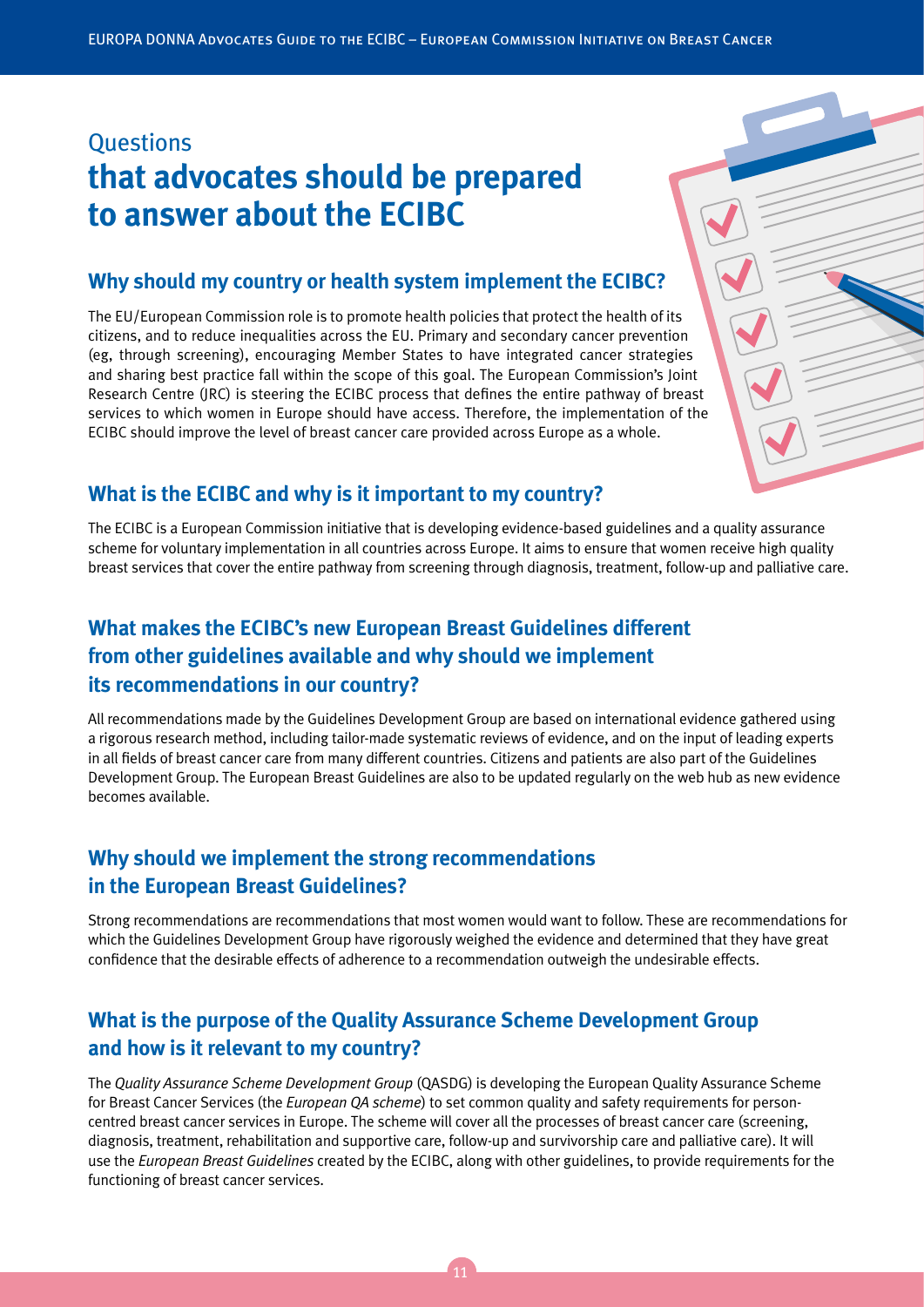

# **Test your understanding: Answer key**

#### **How much do you know about the ECIBC? (from page 3)**

- **1. What does ECIBC stand for?** Correct answer (d): *European Commission Initiative on Breast Cancer. For more information please see the ECIBC web hub: http://ecibc.jrc.ec.europa.eu*
- **2. Which one of the following best reflects the overall aim of ECIBC?** Correct answer (a): *The ECIBC is a European Commission initiative to develop evidence-based guideline recommendations and a quality assurance scheme for the full breast care pathway. The European Breast Guidelines will cover screening and diagnosis while the Quality Assurance Scheme will cover the entire continuum of breast cancer services from screening through to end-of-life care.*
- **3. Who decides what breast cancer screening and diagnosis recommendations are made for the ECIBC?** Correct answer (c)*: The Guidelines Development Group. The European guidelines for breast cancer screening and diagnosis are part of the ECIBC, which is an initiative of the European Commission's Directorate-General for Health and Food Safety (DG SANTÉ). The Joint Research Centre is responsible for coordinating the scientific and technical aspects of the ECIBC. The Guidelines Development Group, made up of international experts including patients, radiologists, pathologists, radiographers, screening professionals, etc. makes the recommendations based on rigorous examination of evidence.*
- **4. Which of the following is NOT among the ECIBC's three main projects?** Correct answer (b): *European Health Technology Assessment Scheme. The ECIBC comprises three main activities in development and that are to be complementary: European Breast Guidelines, European Guidelines Platform, European Quality Assurance Scheme.*

#### **How much do you know about the ECIBC recommendation process? (from page 6)**

- **1. The GDG is**: Correct answer (c): *Guidelines Development Group.*
- **2. What is the aim of the GDG?** Correct answer (a): *The Guidelines Development Group is developing evidence-based breast cancer recommendations for screening and diagnosis. This is a European Commission project, but the guidelines can be applied anywhere.*
- **3. Why are all the recommendations written in a question and comparison format?** Correct answer (b): *The methodology follows a structured format that uses a question and comparison format called PICO (Population Intervention Comparator Outcomes). It is widely used to frame and answer healthcare questions and make recommendations based on the findings.*
- **4. Which one of the following systems, known as PICO, was used to develop the guidelines questions?** Correct answer (b): *Population Intervention Comparator Outcomes*

#### **How much do you know about the European Breast Guidelines? (from page 9)**

- **1. Where can people find the ECIBC recommendations?** Correct answer (a): *The recommendations are all published on the ECIBC web hub (http://ecibc.jrc.ec.europa.eu). This replaces the previous EU guidelines and EUROPA DONNA's Short Guide to the EU Guidelines.*
- **2. Where can I find an explanation for the evidence and reason for a specific recommendation?** Correct answer (d): *A description of the evidence and reason for or against an intervention are found at the "justification" tab for each recommendation on the ECIBC web hub.*
- **3. What does it mean if there is a strong recommendation for an intervention?** *Correct answer (a): When a recommendation for an intervention is strong, most women will want to follow it and advocates should advocate for it. When a recommendation against an intervention is strong, the evidence indicates that it should not be used.*
- **4. What does it mean if there is a conditional recommendation for an intervention?** Correct answer (c): *When a*  recommendation is "conditional for" an intervention, a majority of women want to follow it but may need more *discussion with their health care professional first. Advocates may want to consider if there is a need to advocate for such an intervention in their country, based on the needs of women, the health system and resources. A recommendation may be awaiting further data and may change as that becomes available.*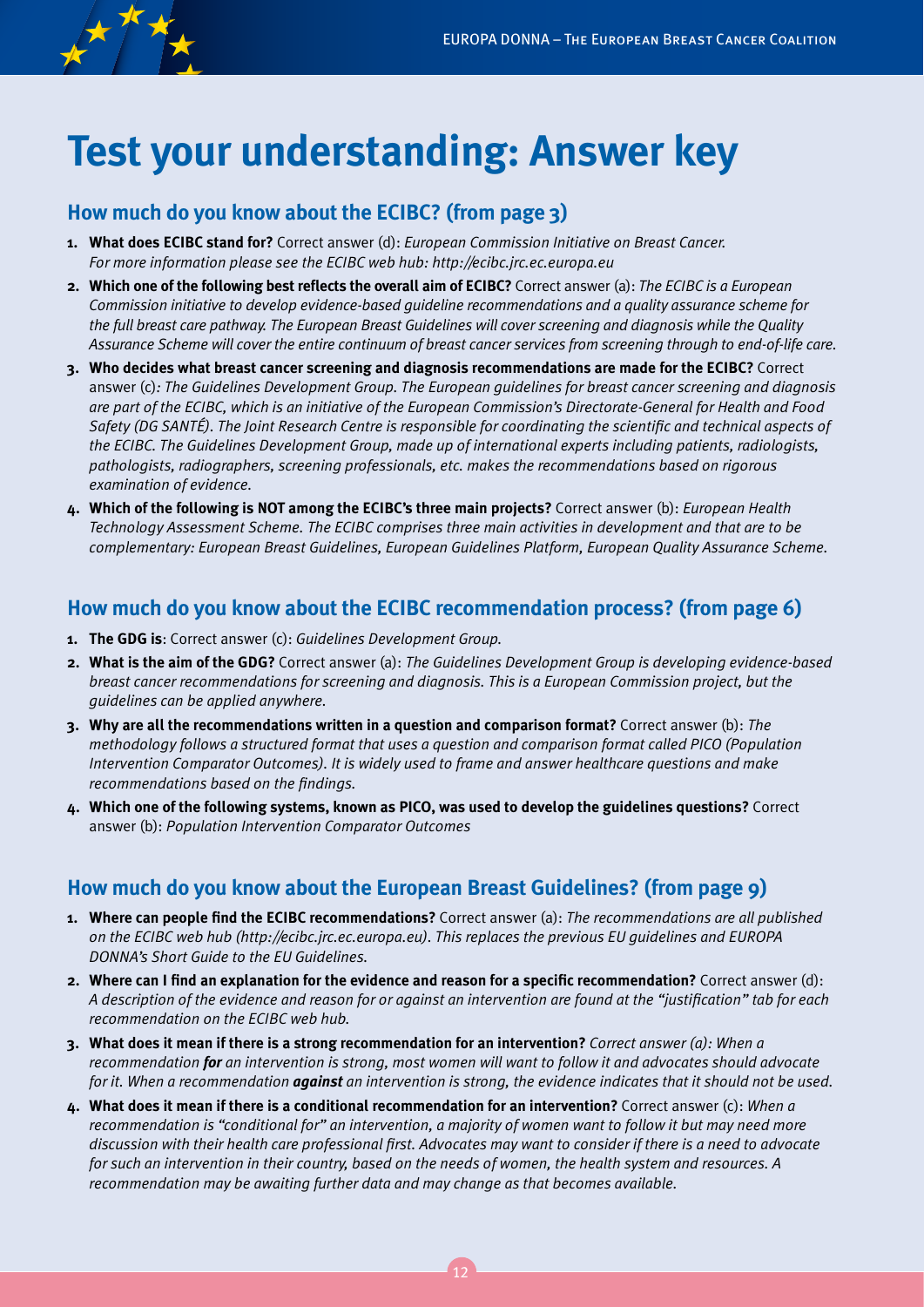# **Where to find out more about the ECIBC, the recommendations, web hub and Quality Assurance Scheme**



#### **ECIBC**

ECIBC web hub <https://ecibc.jrc.ec.europa.eu/home>

National contacts <https://ecibc.jrc.ec.europa.eu/national-contacts>

European Breast Guidelines <https://ecibc.jrc.ec.europa.eu/recommendations>

The European Quality Assurance scheme <https://ecibc.jrc.ec.europa.eu/qa-scope>

**Europa Donna – The European Breast Cancer Coalition**

[www.europadonna.org](http://www.europadonna.org)



This EUROPA DONNA booklet is based on content from the ECIBC — European Commission Initiative on Breast Cancer and available at: <https://ecibc.jrc.ec.europa.eu> EUROPA DONNA would like to gratefully acknowledge the European Commission, the Joint Research Centre, the Guidelines Development Group and the Quality Assurance Scheme Development Group for developing and carrying out this important initiative.

*Views expressed in this booklet do not necessarily reflect those of EUROPA DONNA.*  © 2018 EUROPA DONNA – The European Breast Cancer Coalition